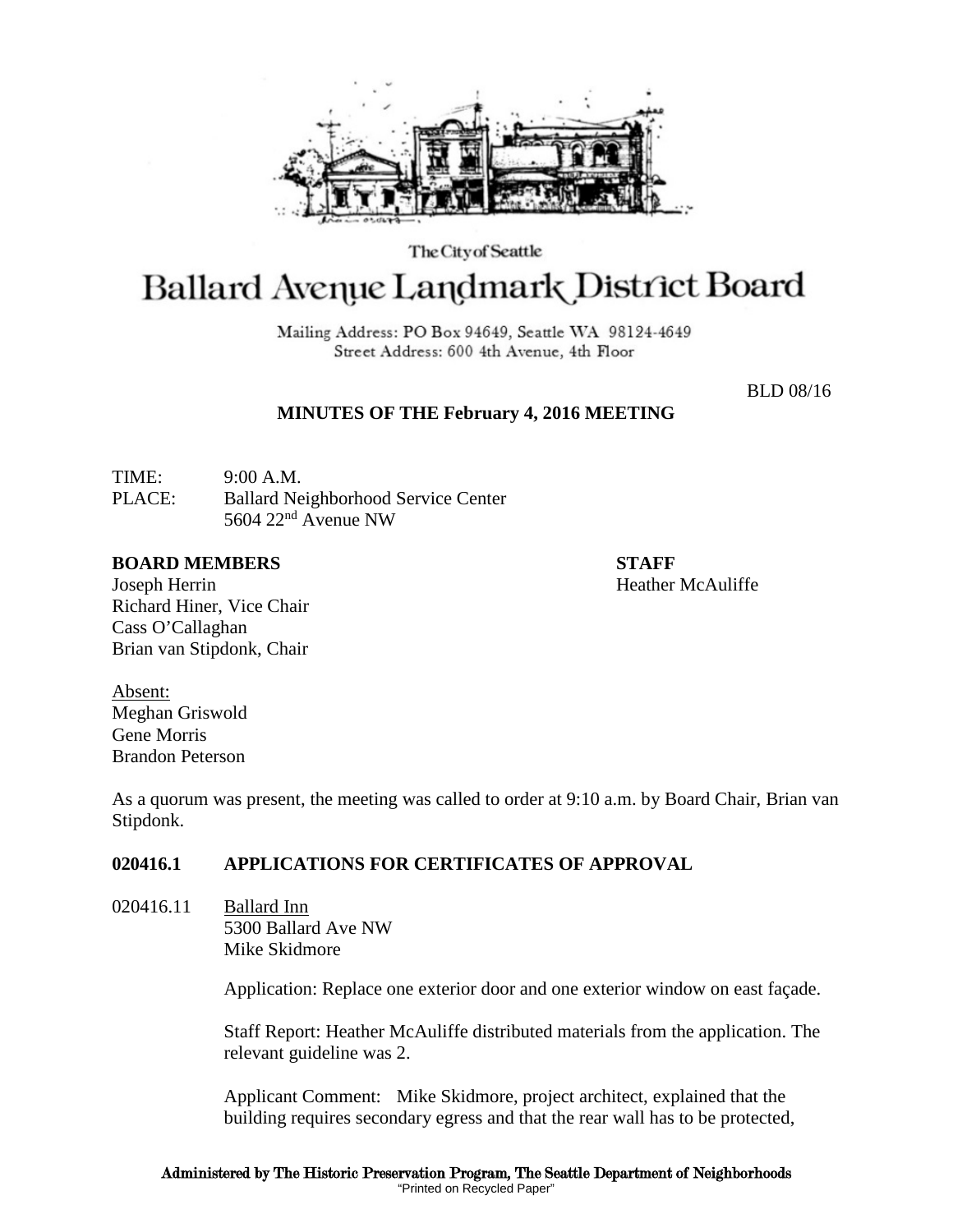therefore the materials would be steel and fireproof glass. The steel areas will be painted black to match the trim color on the building.

Public Comment: There were no comments from the public.

Board Discussion: The Board asked some clarifying questions. Board members concurred that the proposed design met the guidelines.

Motion: Rick Hiner made a motion to approve the application as presented.

MM/SC/RH/JH 4-0-0

020416.12 Garcia

5313 Ballard Avenue NW Sam Magnuson

Application: Install business signage.

Staff Report: Heather McAuliffe clarified that the name of the business is Gracia Cocina. She explained the sizes of the signs and distributed exhibits from the application. The relevant guidelines were 7 and 13.

Applicant Comment: The applicant's representative, Chester Gerl, explained that they were trying to keep the signage simple. He said that the business's specialty would be regional Mexican food.

Public Comment: There were no comments from the public.

Board Discussion: The Board discussed the proposed materials for the blade sign, dibond and wood. The applicant's representative amended the application to propose wood instead. The Board expressed appreciation that the banner sign was proposed to be installed low in the windows.

Motion: Joe Herrin made a motion to approve the application as amended by the applicant.

MM/SC/JH/RH 4-0-0

#### **020416.2 BOARD BRIEFING**

020416.21 Nuts N' Bolts LLC 5225-5229 Ballard Ave NW Phil Suetens, Amy Klet, Kevin Richards